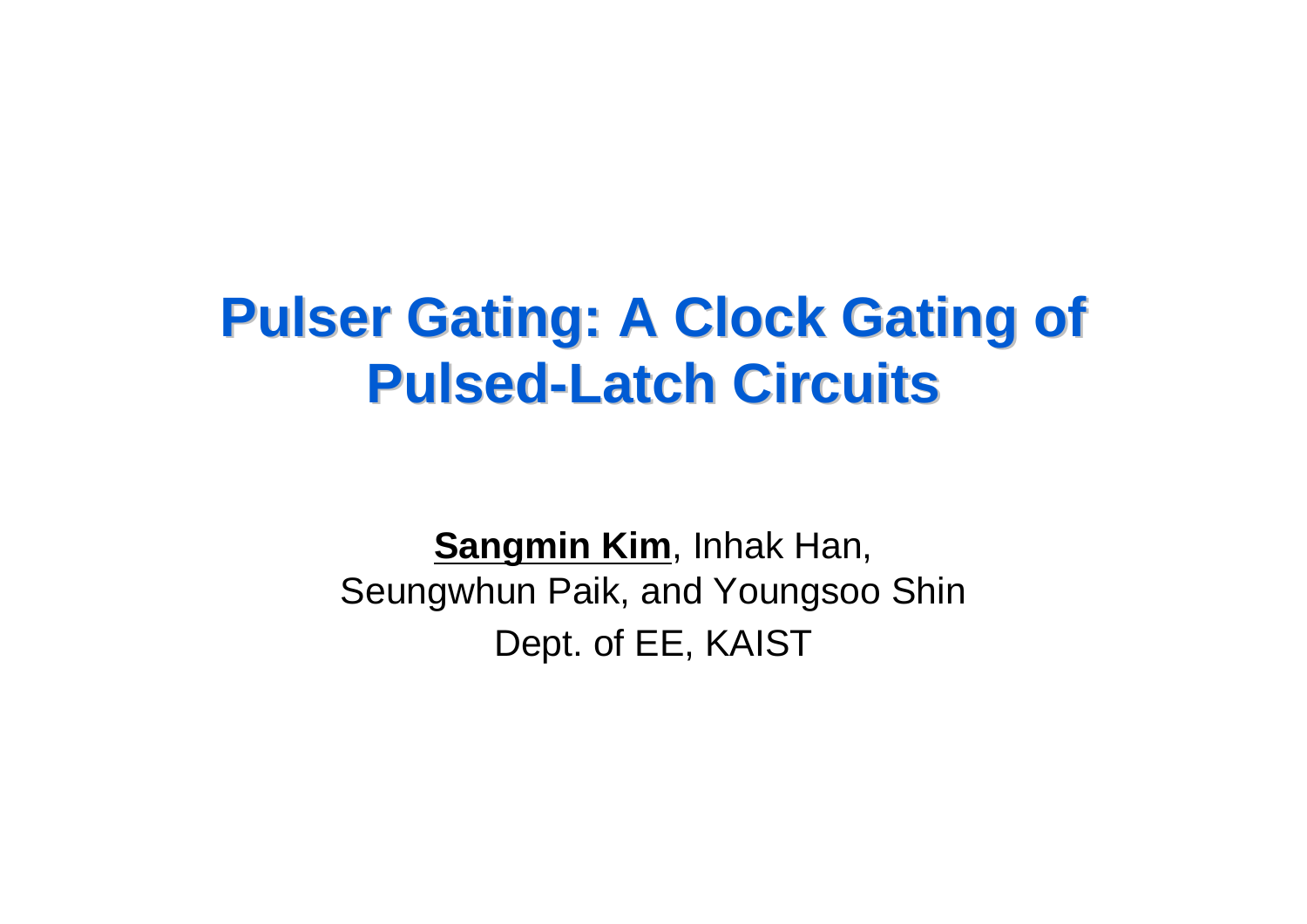#### **Contents Contents**

- $\bullet$  Introduction
	- Pulsed-latch circuits
	- Clock gating synthesis
- Pulser gating synthesis
	- Problem definition
	- Synthesis algorithm
- $\bullet$ Experiment results
- $\bullet$ Summary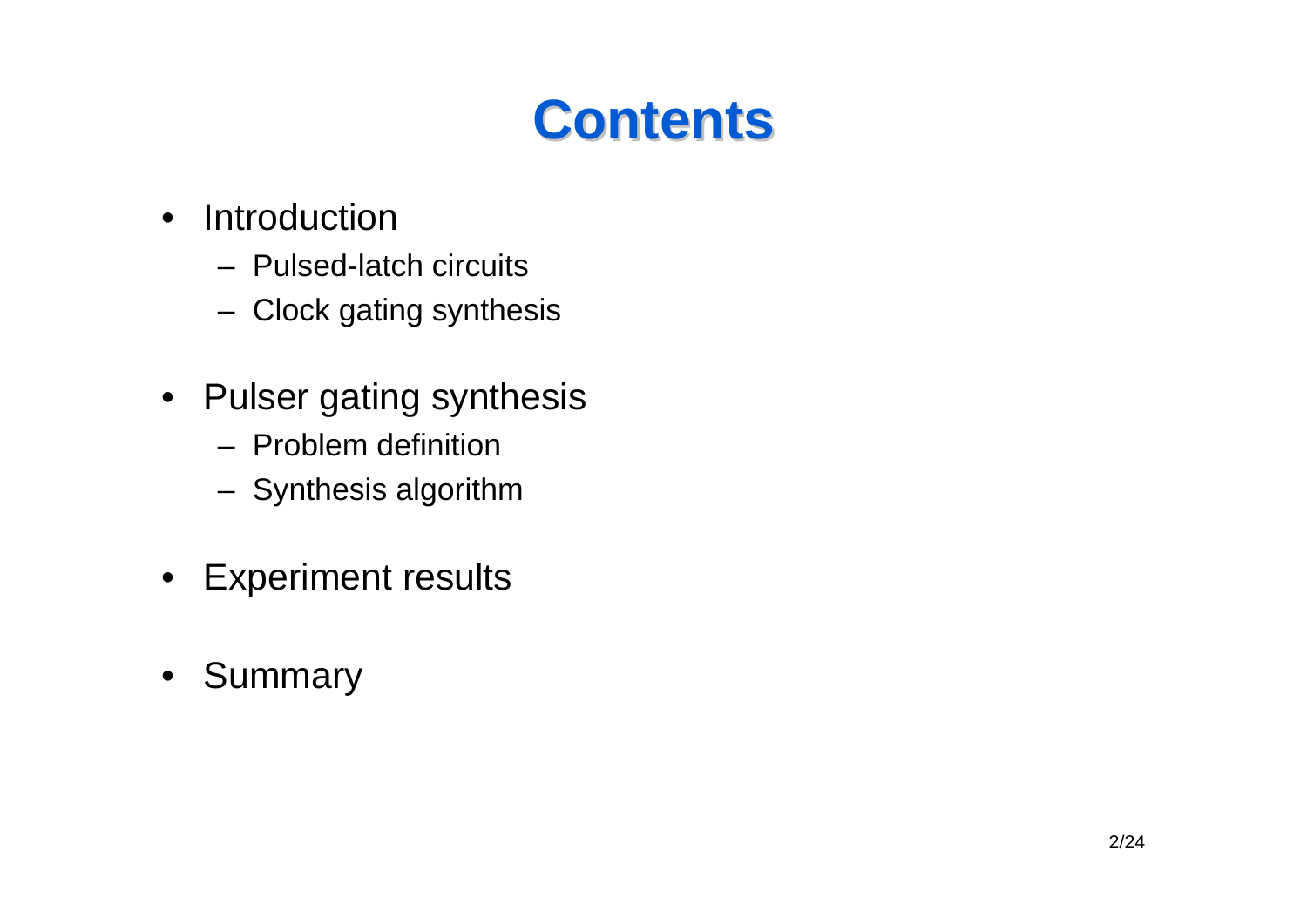## **Pulsed-Latch Circuits Latch Circuits**

- Sequencing element
	- Edge triggered F/F: triggered at fixed instant, large overhead
	- Level-sensitive latch: triggered at varying instant, <u>small overhead</u>

#### •**Pulsed-latch**

- Latch driven by a brief pulse (generated by <u>pulse</u> generato<u>r</u>)
- Combine the advantage of F/F and latch

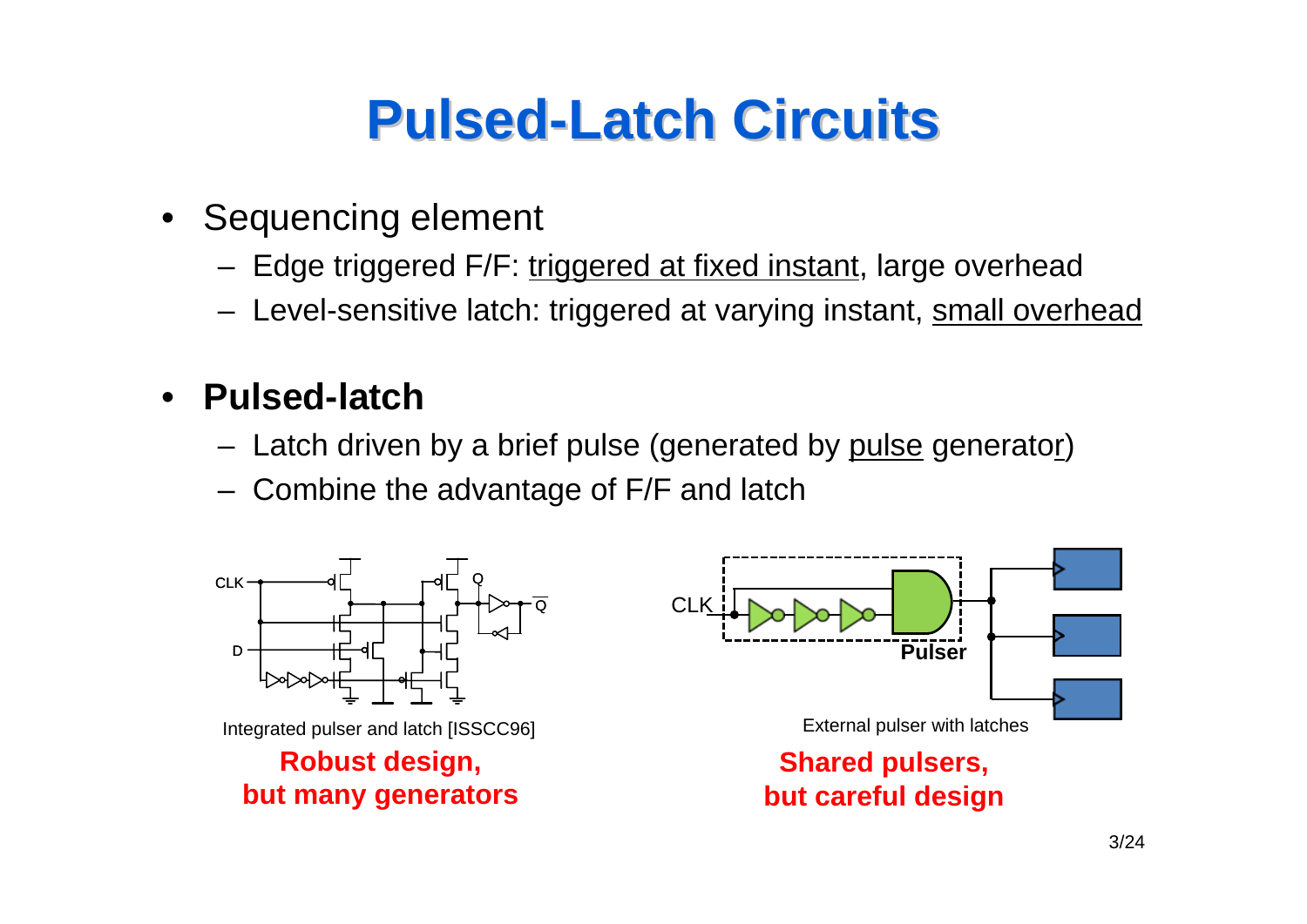# **Pulsed-Latch Circuits Latch Circuits**

• Simple migration from F/F circuits to pulsed-latch circuits gives  $\sim$ 10% performance improvement and  $\sim$ 20% power saving

#### $\bullet$ **Design challenges**

- Integrity of pulse shape (pulse can be easily degraded)
- Inserting pulsers
- Automatic placement
- Increasing hold violations
- **Applying clock gating**
- Power network noise

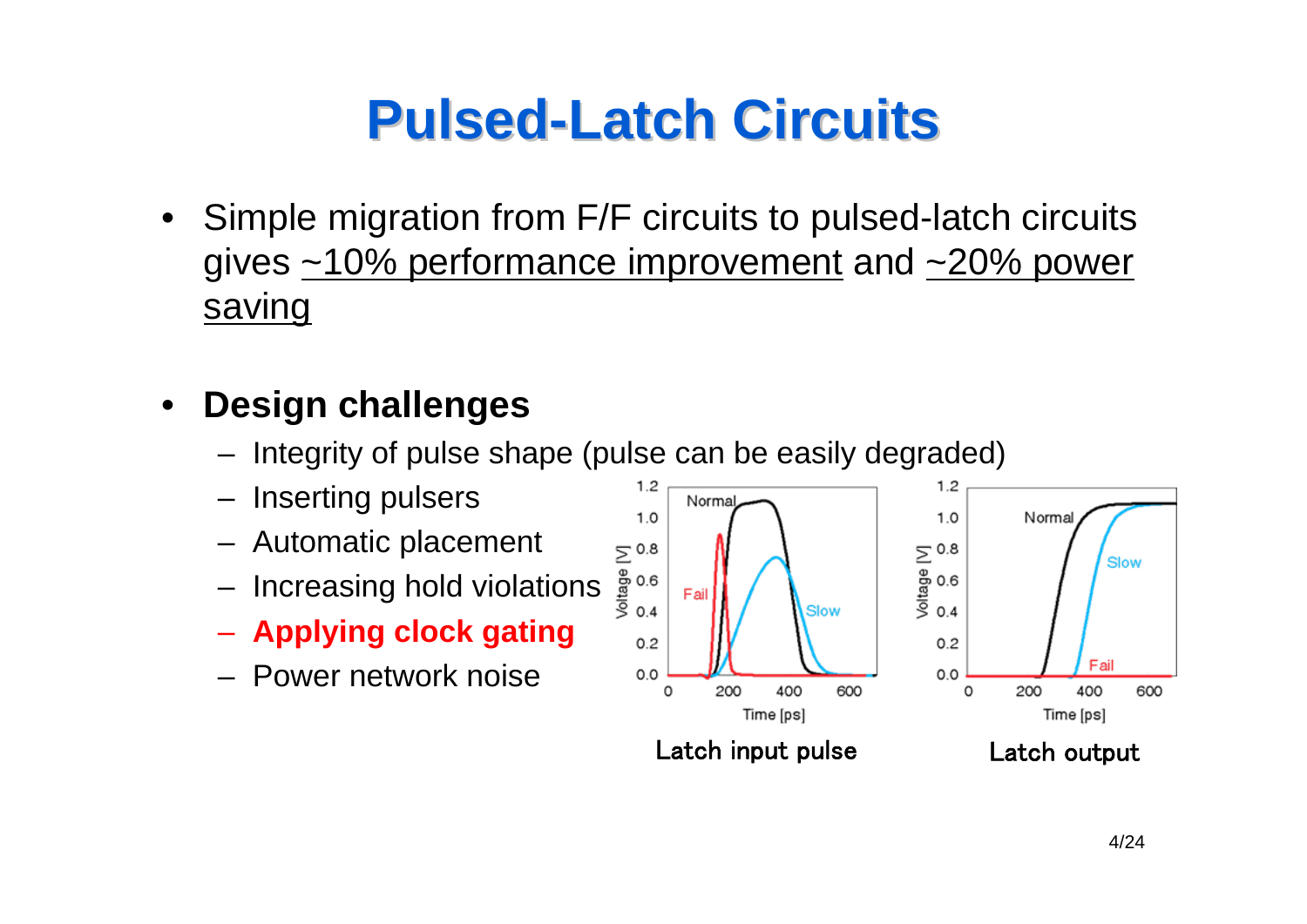#### **Pulsed-Latch Circuits Latch Circuits**

- Power consumption of F/F vs. pulsed-latch circuits
	- and the state of the Pulsed-latch has less power by **14%**
	- and the state of the Pulser consumes 37% of power  $\rightarrow$  gating is important

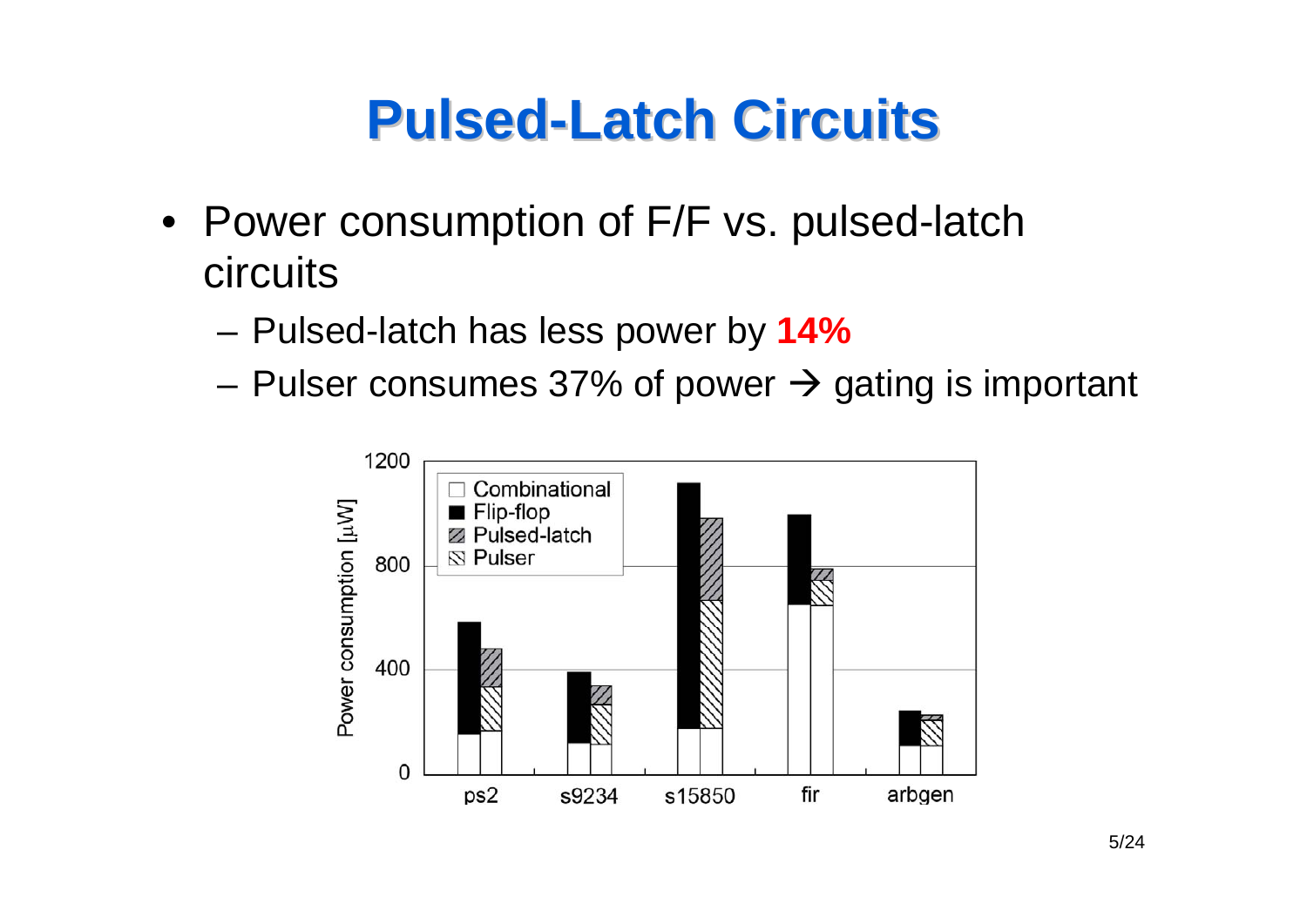#### **Clock Gating Synthesis - Review**

- 0. Given a gate-level netlist
- **1. Derive a gating function of each latch i:**

 $\mathrm{g}_{\mathsf{i}}=\ \delta_{\mathsf{i}}\oplus\mathrm{S}_{\mathsf{i}}$  ( $\delta_{\mathsf{i}}\!\!$ : latch  $\mathrm{output}$ ) –Gating probability: P(g<sub>i</sub>) = Prob(g<sub>i</sub> = 1)

#### **2. Merge gating functions that are "similar"**

–To reduce extra logic to implement gating functions

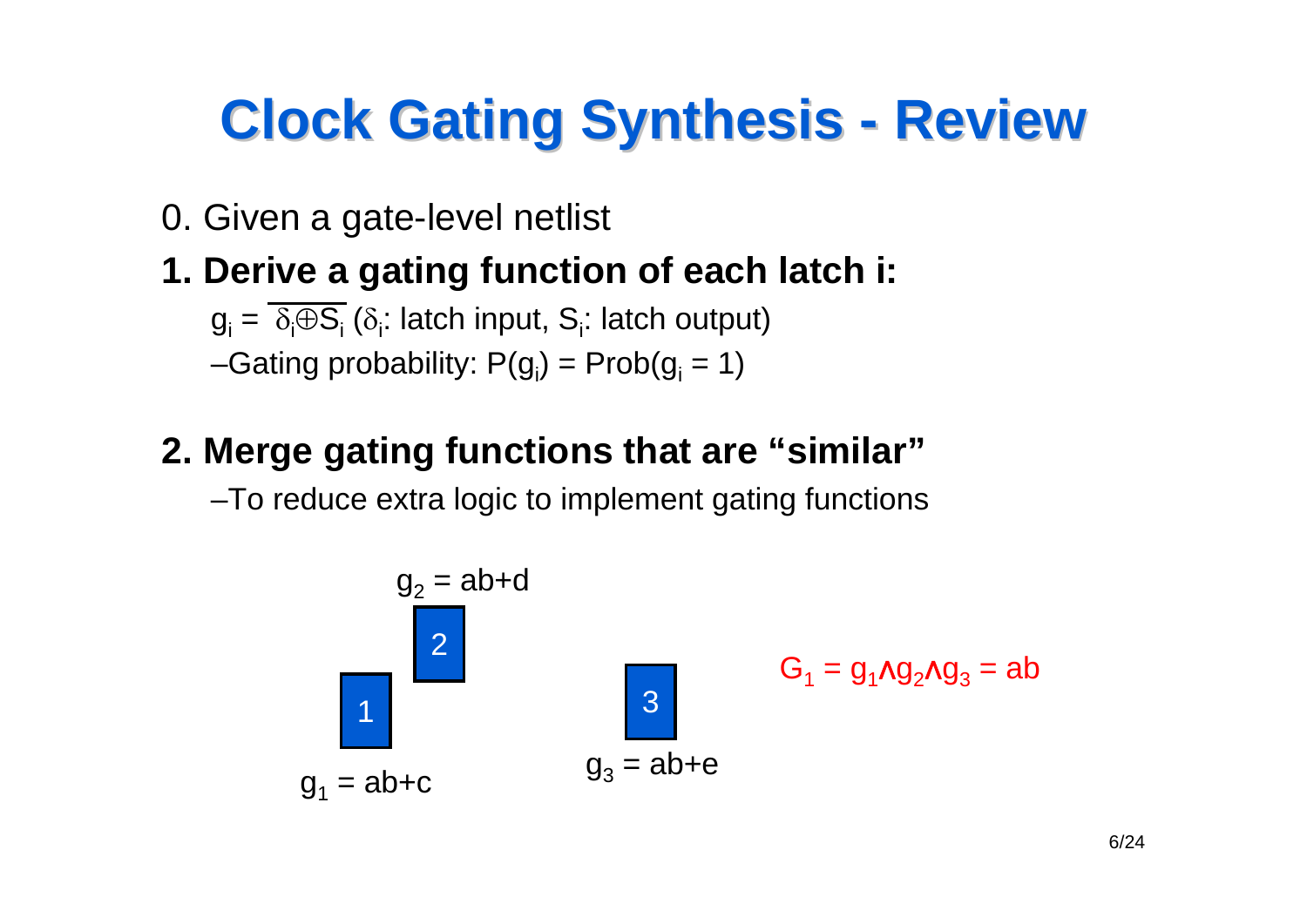#### **Clock Gating Synthesis - Review**

#### **3. Simplify gating functions**

- Division: use existing combinational logic (f), implement only quotient (q) and remainder (r)
- Approximation: remove some terms (with low probability) from gating function q

r

f

**4. Insert clock gating cell between gating function and latches**



 $g_i = f \cdot q + r$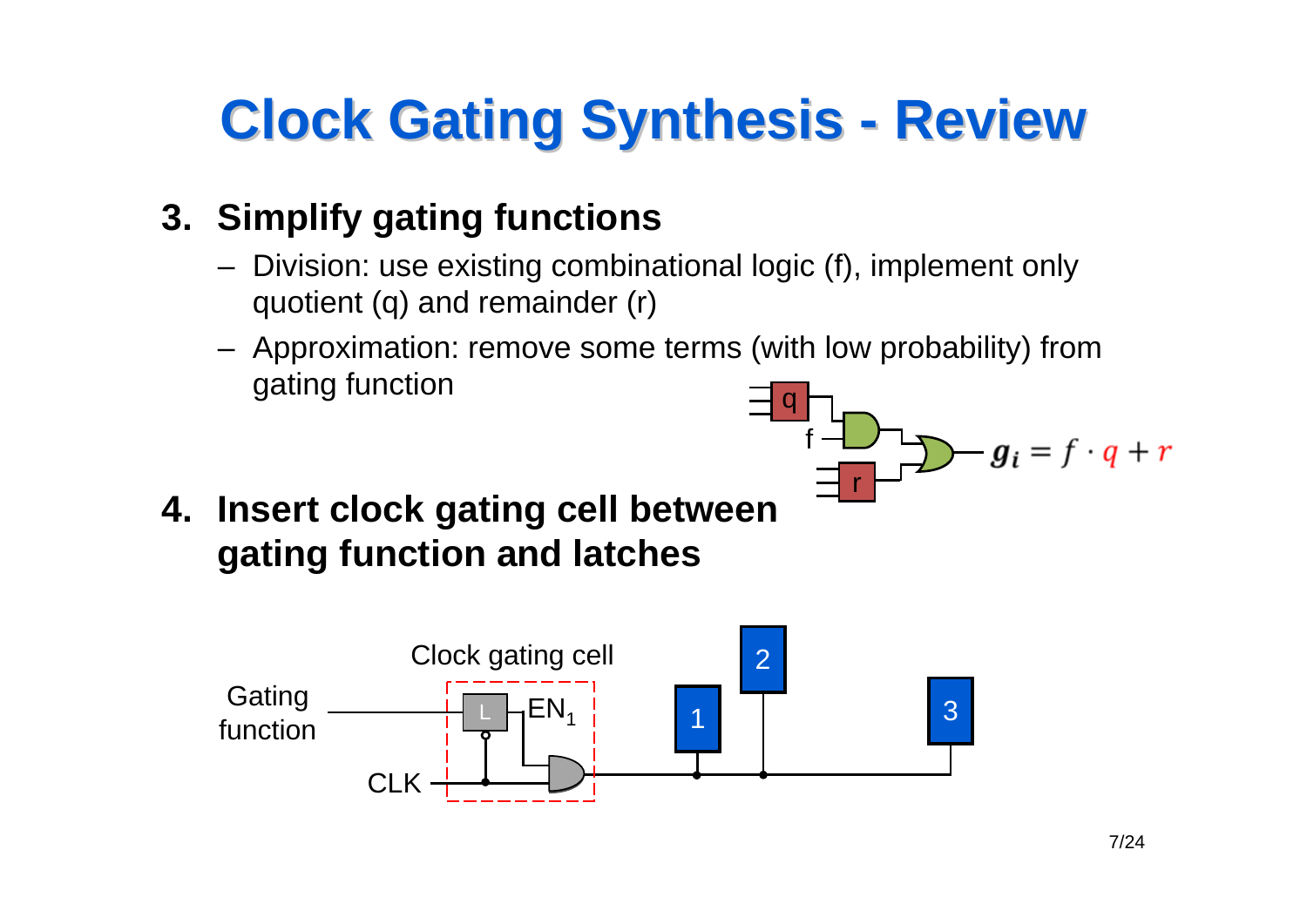# **Pulser Gating Pulser Gating**

- $\bullet$ **Pulser gating:** clock gating using pulser (pulse) generator)
	- Clock gating can be conveniently integrated into a pulser
	- A pulser can drive <u>a few nearby latches</u>
	- A pulser gates/ungates its latches together **becomes very important**

**How to group latches**



[Naffziger, JSSC02] 8/24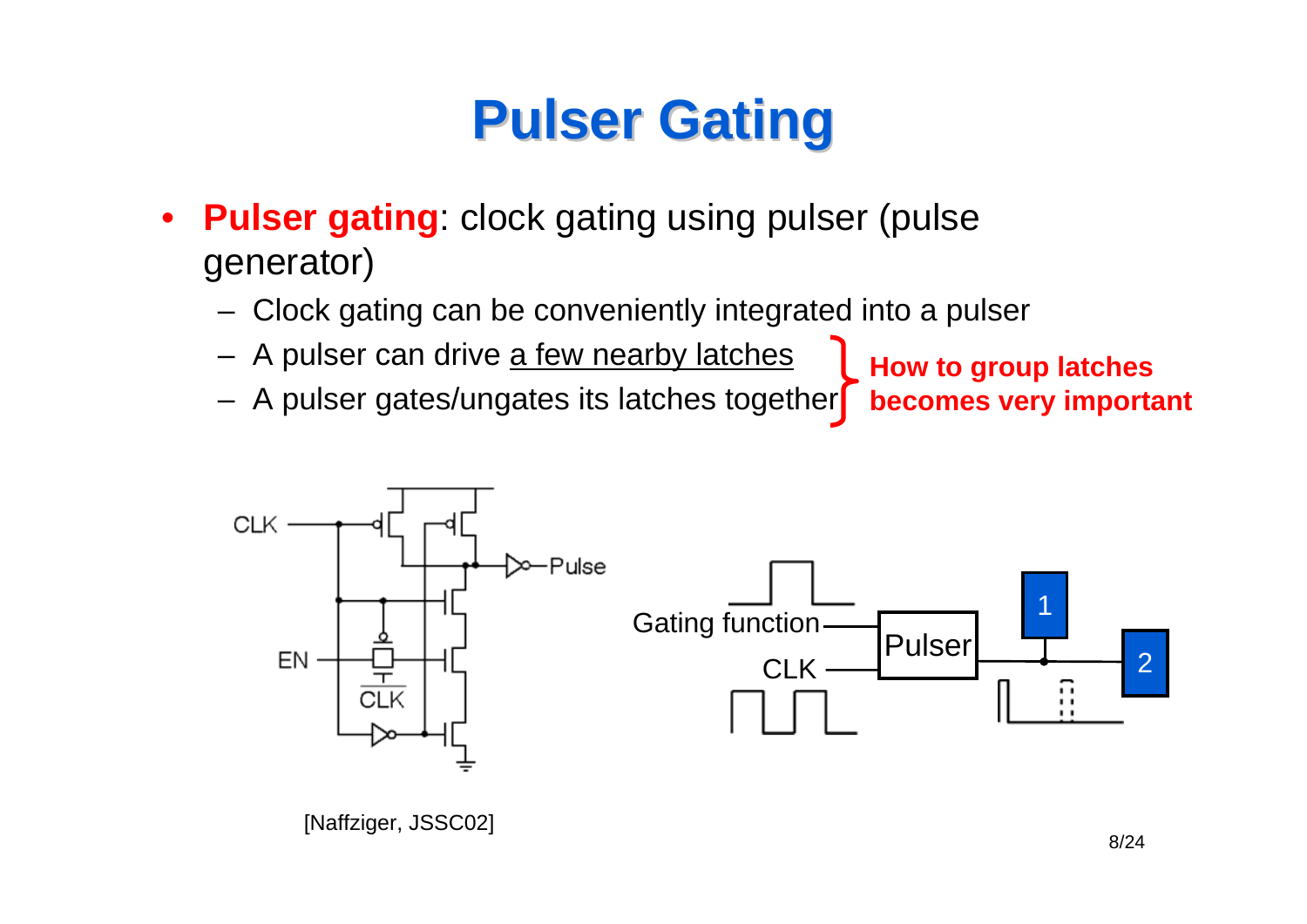# **Pulser Gating Synthesis Pulser Gating Synthesis**

• **Key problem**: merge gating functions (of latches) that are **functionally similar** & **physically close**

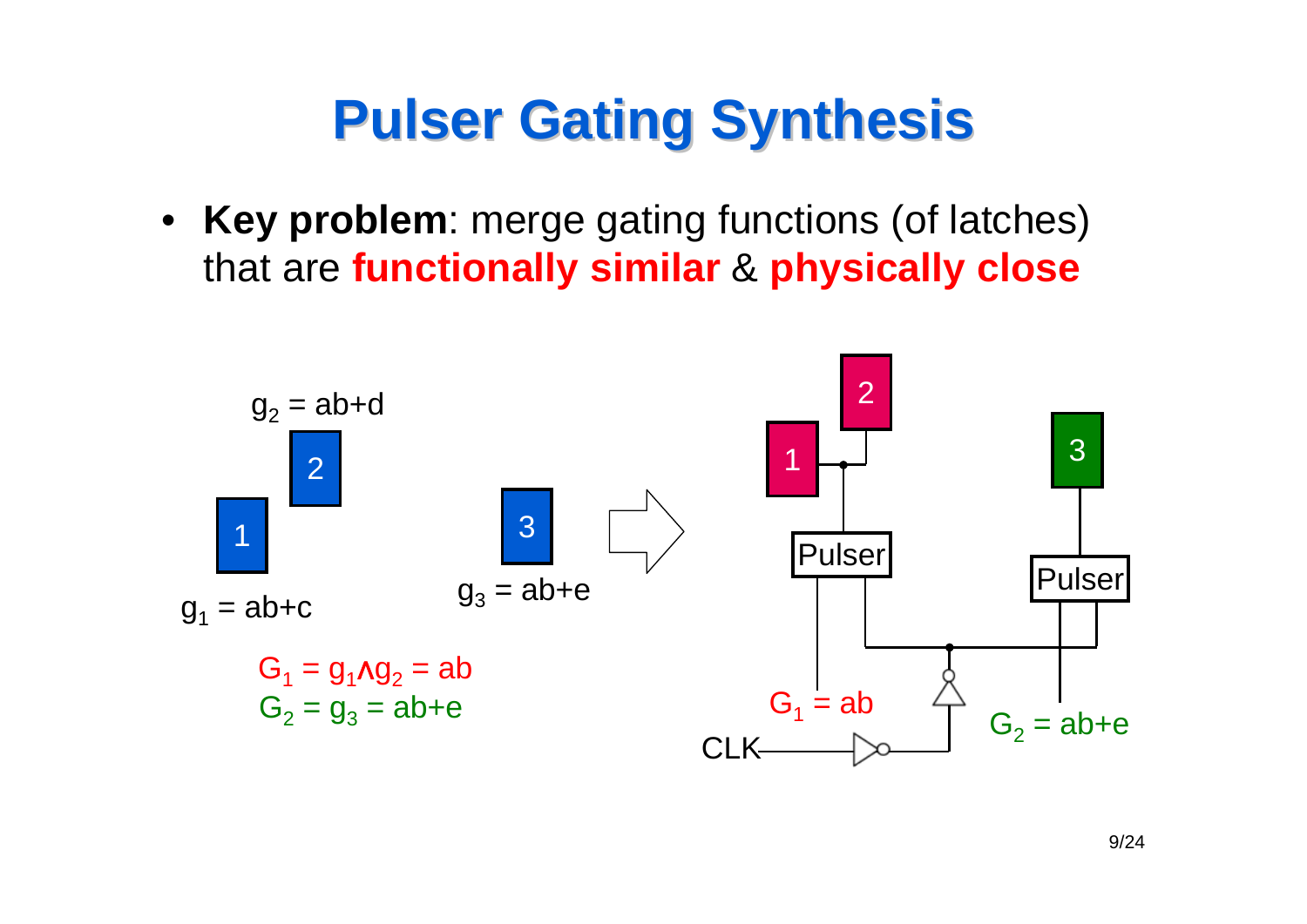# **Pulser Gating Synthesis Pulser Gating Synthesis**

- Problem definition
	- – Given: **gating function** and **location** of each latch (after initial placement)
	- and the state of the Create a set of clusters  $\{\mathbb{C}_1,\mathbb{C}_2,\cdots,\mathbb{C}_i\}$ ; cluster  $\leftrightarrow$  a set of latches and a pulser

#### **Links of the Common Objective**

• Maximize average gating probability & minimize total literal count of gating functions

#### – **Constraint**

 $\bullet~$  Each pulser must drive load capacitance smaller than  $\mathsf{C}_{\mathsf{max}}$  $C_{load}(\mathbb{C}_i) \leq C_{max}$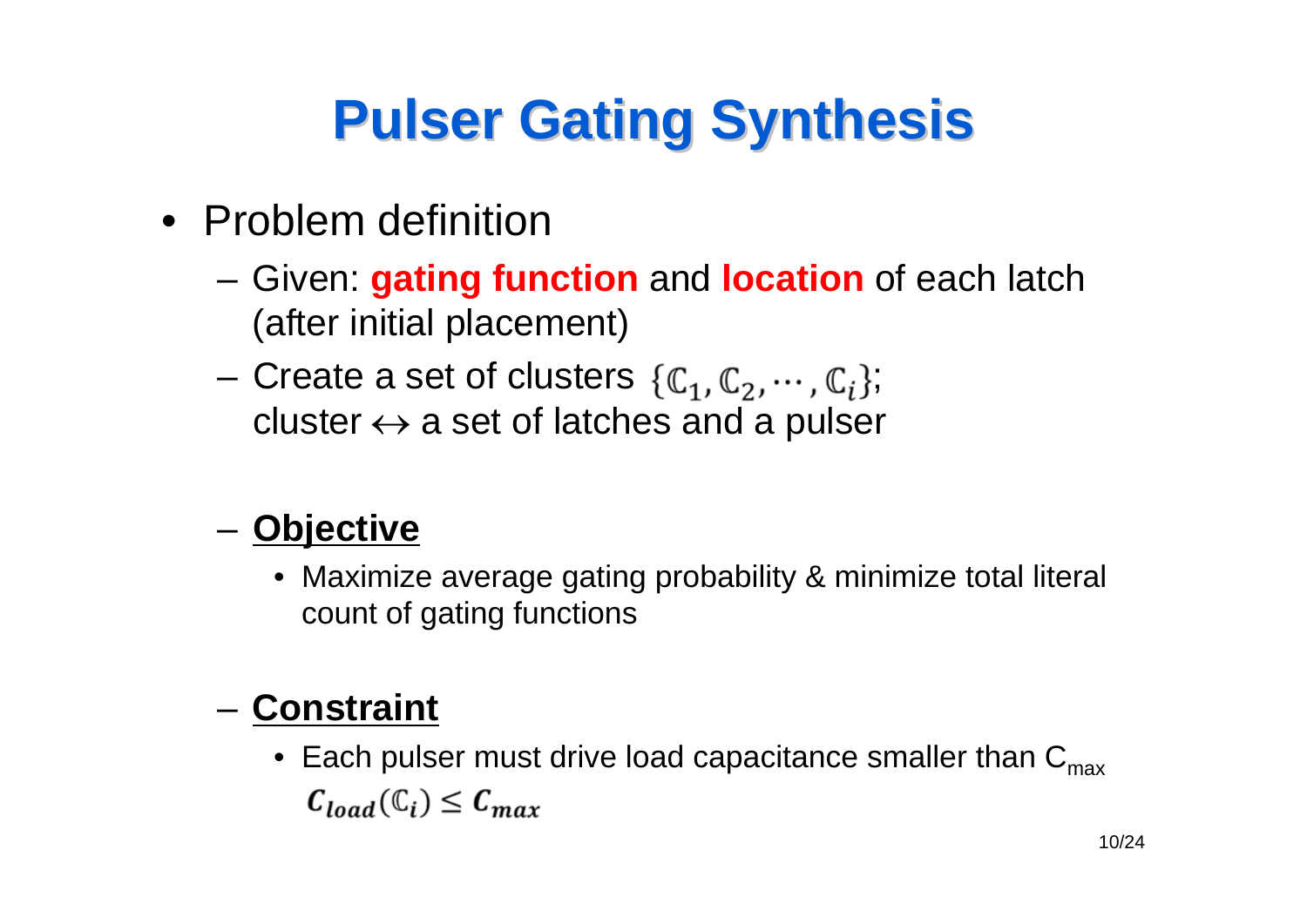# **Pulser Gating Synthesis Pulser Gating Synthesis**

- 1. Compute **similarity** of gating functions
- 2. Create a **similarity graph**
- 3. Perform **clustering**
- **4. Assess** clusters
- **5. Pulser insertion** for remaining latches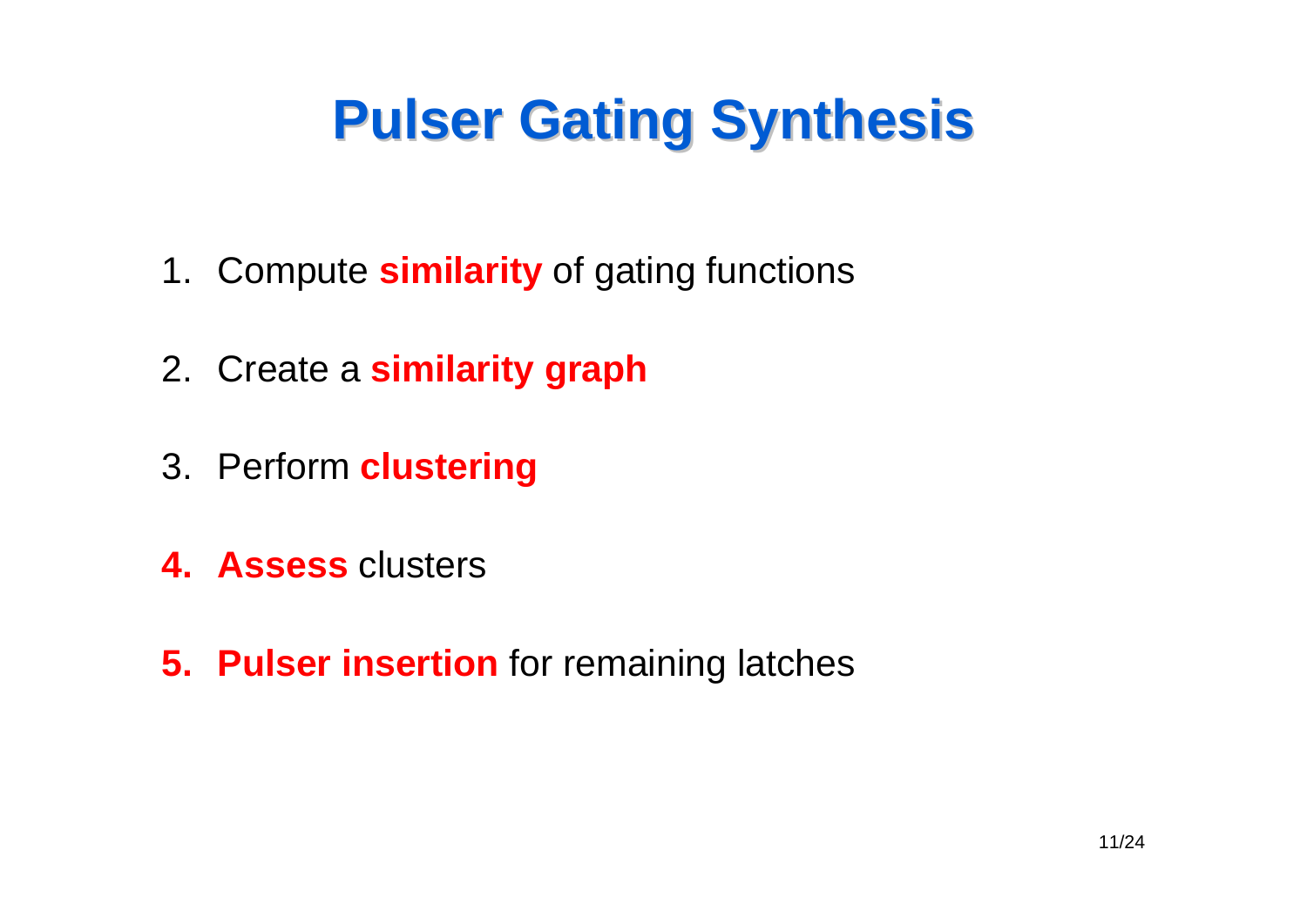#### **1: Compute Similarity of Gating Functions 1: Compute Similarity of Gating Functions**

- $\bullet~$  Functional similarity of two gating functions  $\boldsymbol{\mathsf{g}}_{\mathsf{i}}$  and  $\boldsymbol{\mathsf{g}}_{\mathsf{j}}$ 
	- Percentage of intersection



- • Similarity of two gating clusters
	- **Average similarity** of gating functions in clusters

$$
S(G_i, G_j) \triangleq \text{AVG}_{x \in \mathbb{C}_i, y \in \mathbb{C}_j} S(g_x, g_y)
$$

$$
\begin{array}{c}\nC_i \\
g_1 \\
g_2\n\end{array}\n\qquad\n\begin{array}{c}\nC_j \\
\hline\ng_3 \\
\hline\n\end{array}
$$

 $g_i \vee g_i$ 

 $S(G_i, G_i) = 0.85$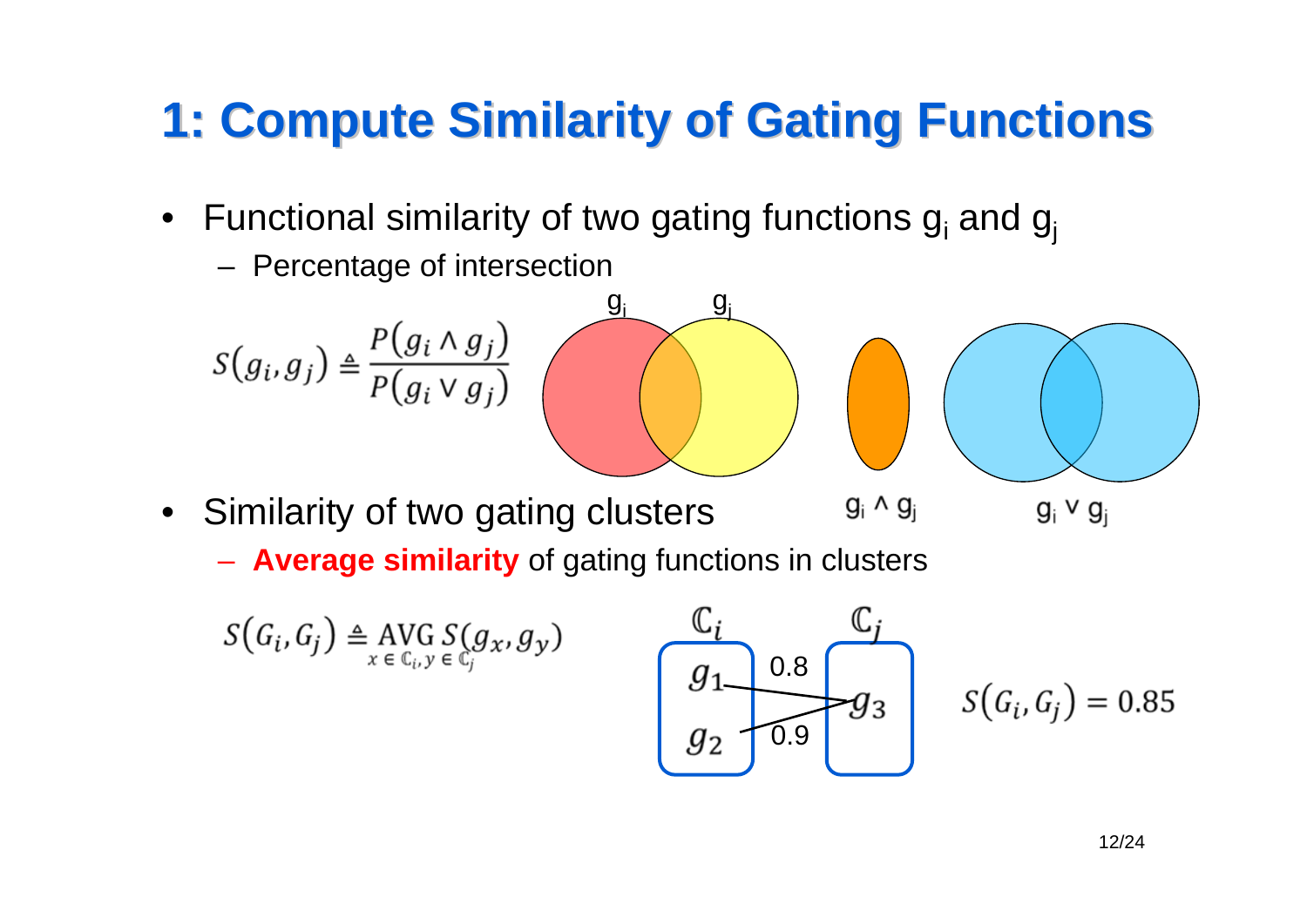#### **1: Compute Similarity of Gating Functions 1: Compute Similarity of Gating Functions**

- AVG  $s(g_x, g_y)$  vs. average loss of gating probability
	- –High AVG  $S(g_x, g_y)$  should imply less loss of gating probability
	- and the state of the Acceptable correlation shown through experiment

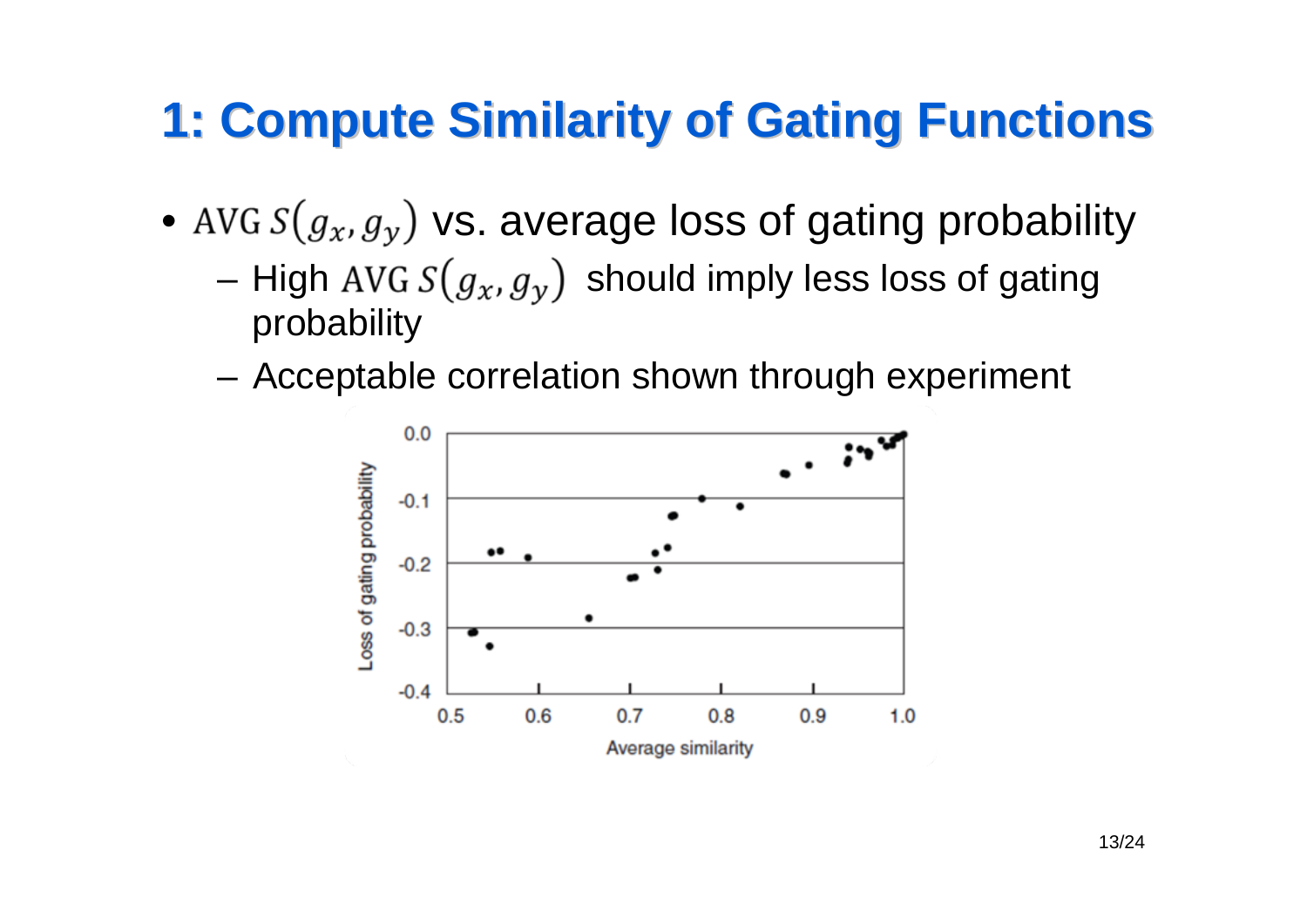#### **2: Create a Similarity Graph 2: Create a Similarity Graph**

- Similarity graph: G(V, E, a, s)
	- Vertex: a cluster of latches
	- –Edge: if merging two vertices is potentially possible
	- –Edge weight s: similarity between clusters
	- **Vertex weight a(i)**: sum of similarity at vertex i
		- Sort edges in descending order of similarity
		- Only add similarities one by one while

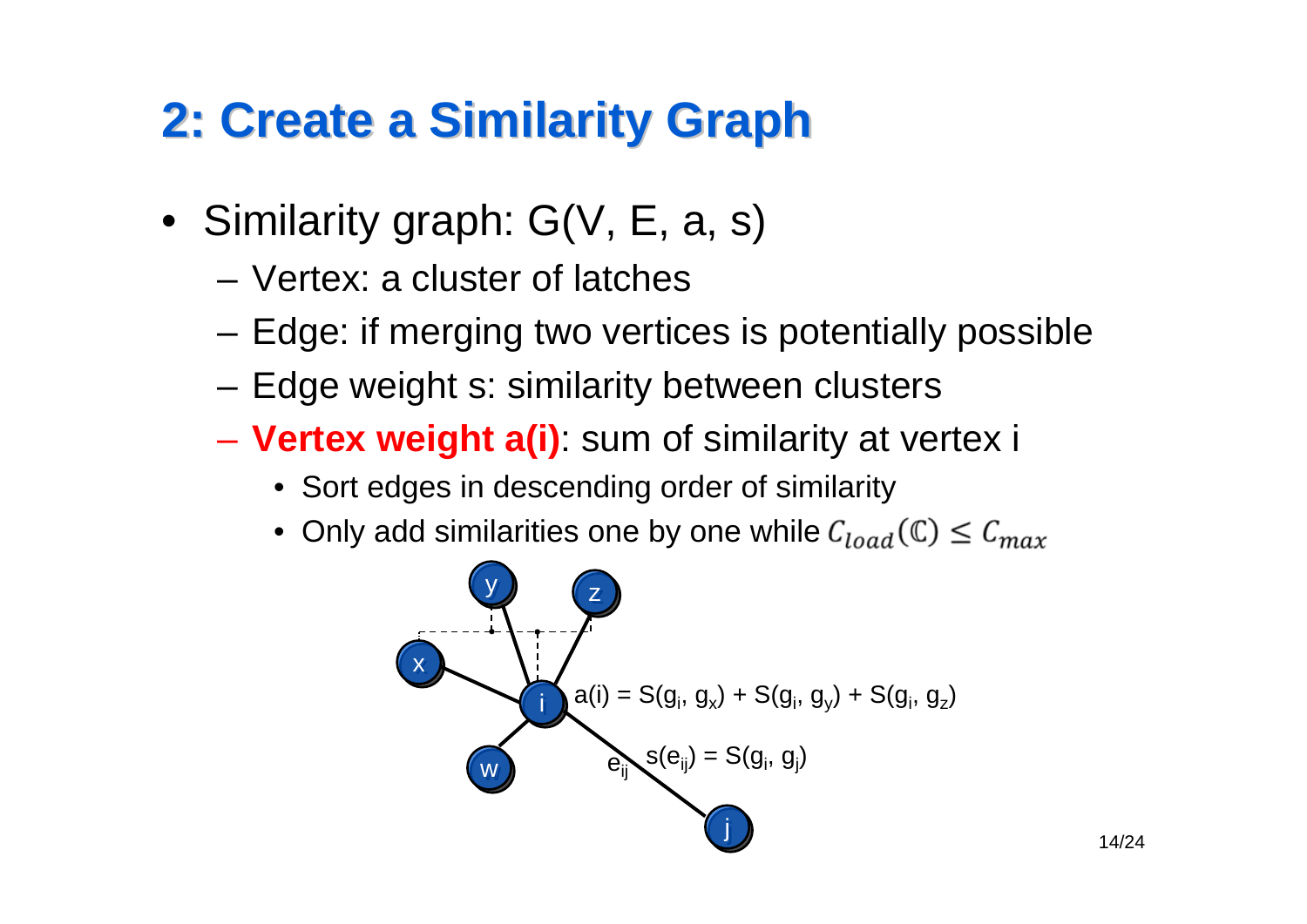#### **3: Perform Clustering 3: Perform Clustering**

- $\bullet$  **Measure of merit**: value used to represent **quality of a cluster**
	- Consider both average gating probability and literal count of gating function

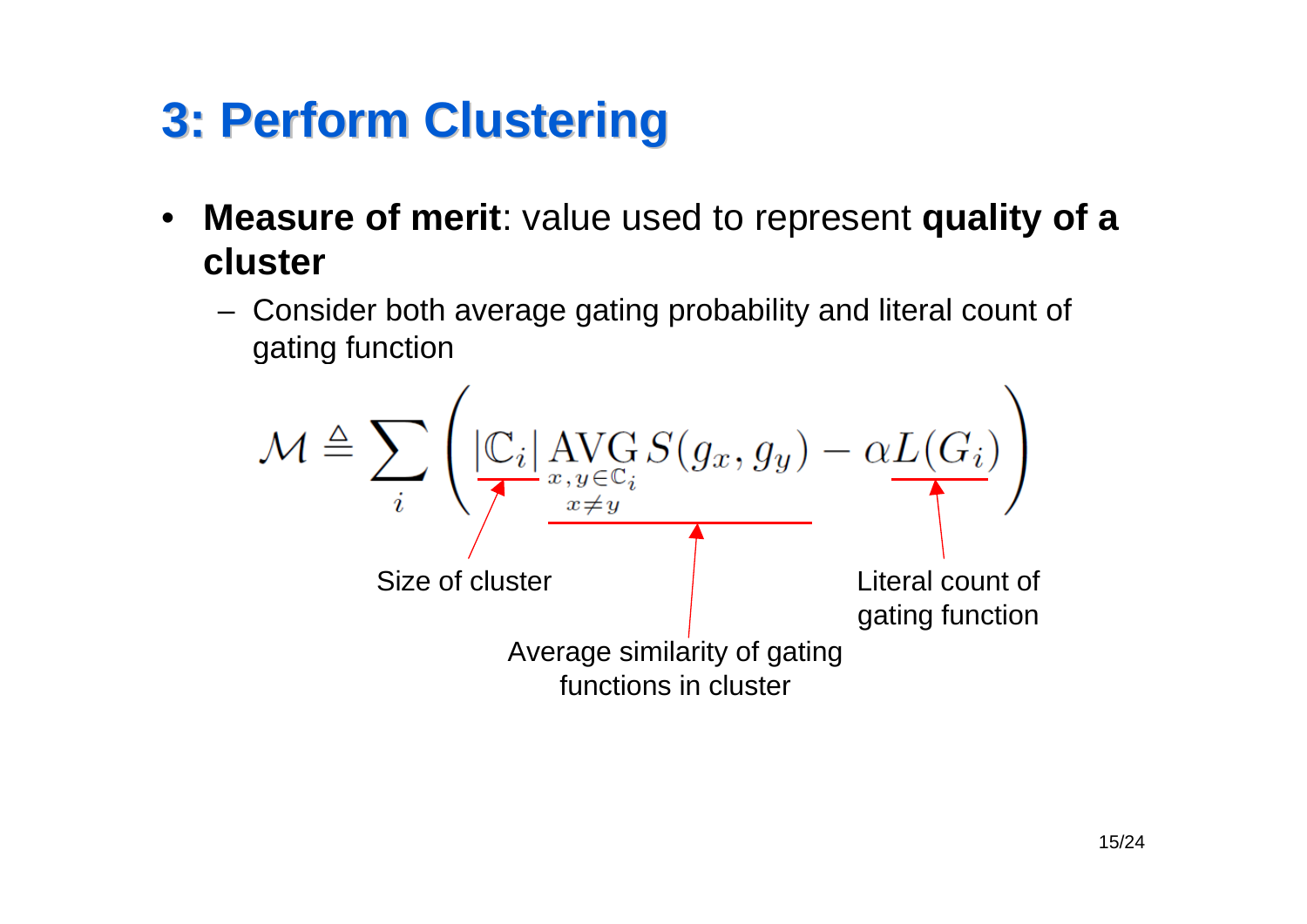#### **3: Perform Clustering 3: Perform Clustering**

- While E≠∅ in similarity graph
	- –Select vertex i having **maximum vertex weight a(i)**
	- – Select vertex j having maximum edge weight by choosing edge with **maximum similarity s(eij )**
	- and the state of the If measure of merit improves and  $C_{load}(\mathbb{C}_{i'})$  is smaller than  $C_{max}$ , **merge i and j**
	- **Links of the Common** Else, remove edge

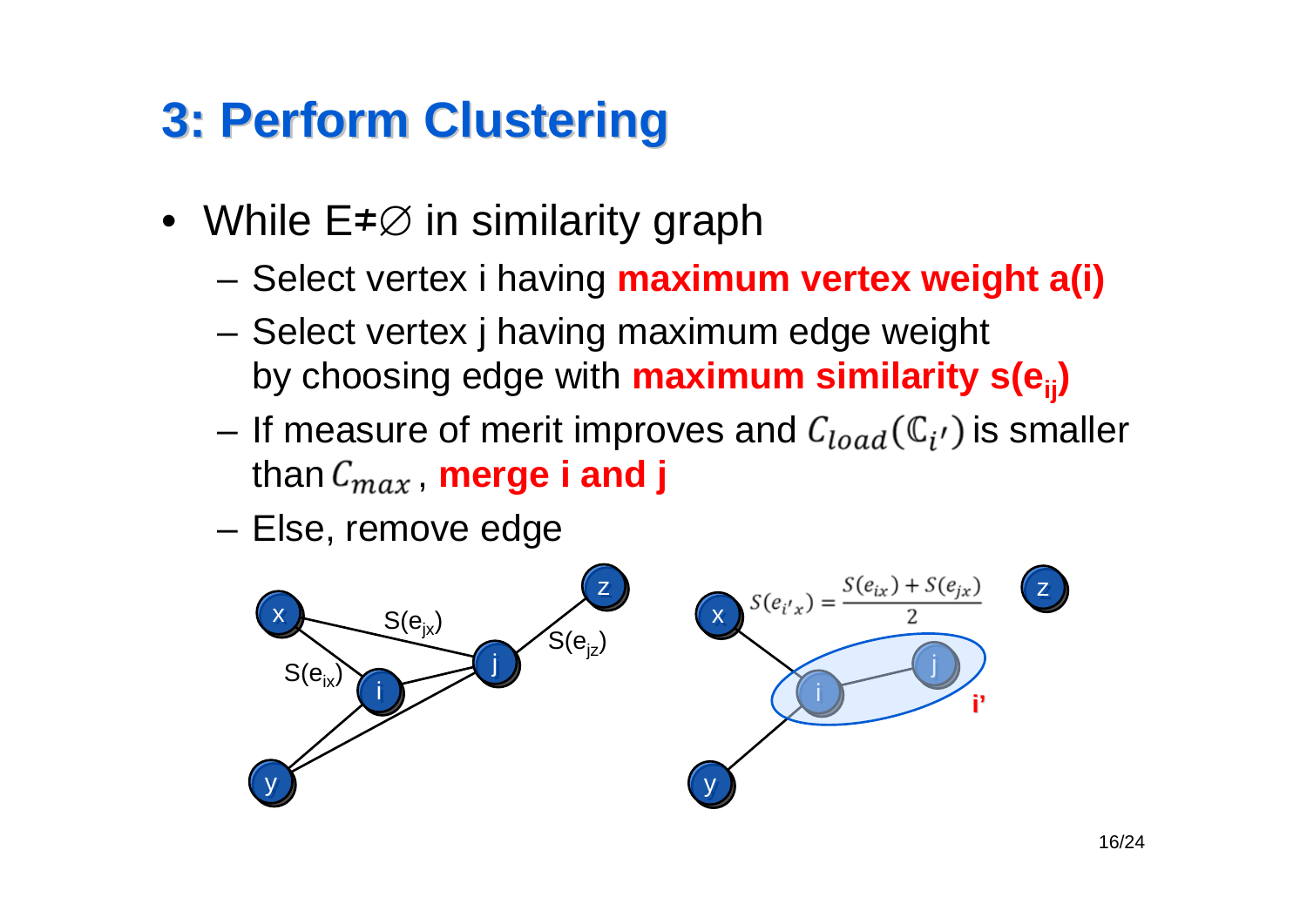#### **4: Assessment of Clusters 4: Assessment of Clusters**

- Synthesize a clock gating function
- Net saving = (power saving – power consumption of extra gates)

 $P(G_i)$  x (power consumption of pulser and latches)

• Pulser gating is performed **only on clusters which have positive net saving**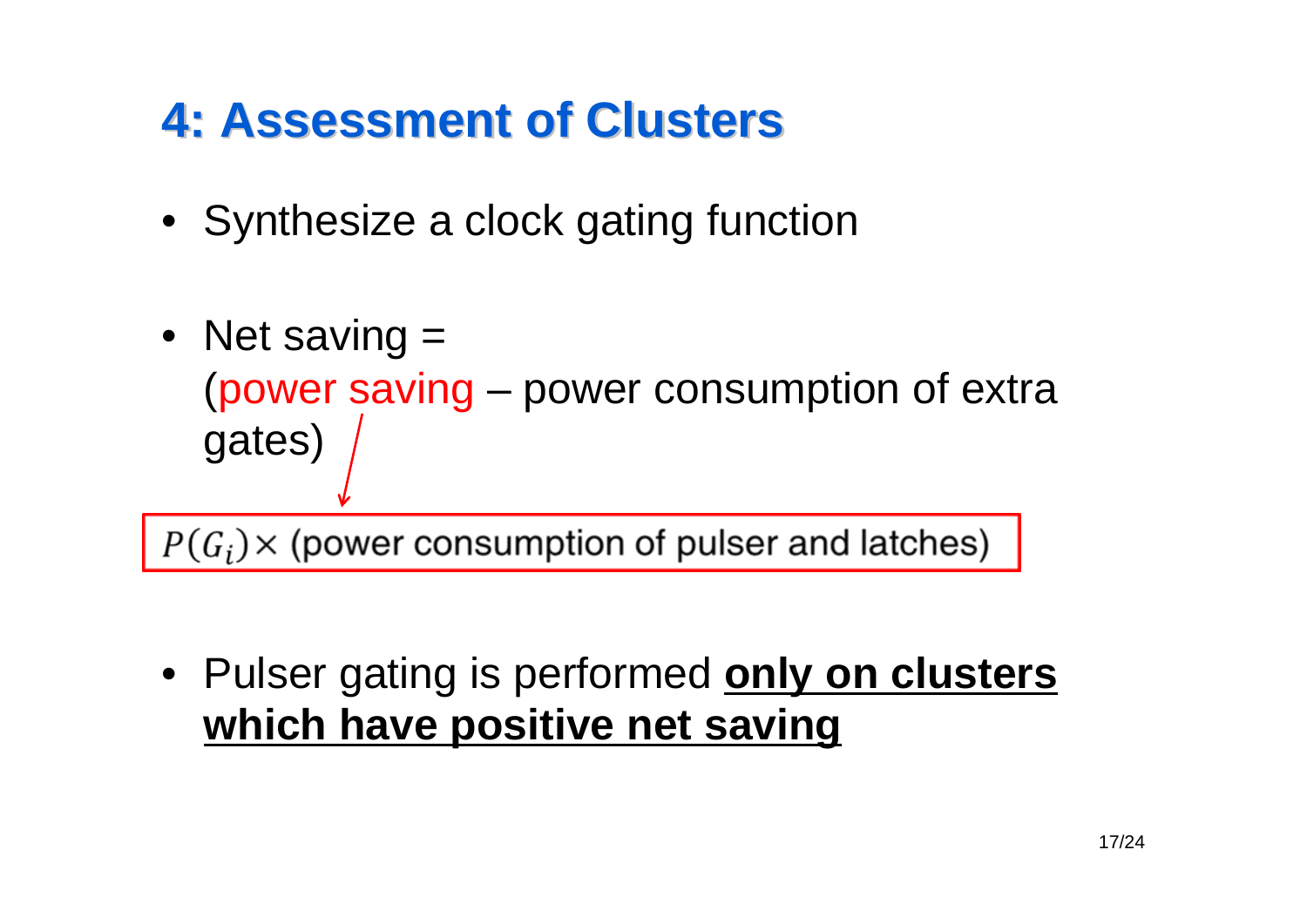#### **5: Pulser Insertion for Remaining Latches 5: Pulser Insertion for Remaining Latches**

- Create graph G(V,E)
	- –V: a set of latches that are not pulser gated
	- – E: a set of edges (each edge is between latches that can share a pulser), **edge weight is Manhattan distance** between two latches
- Find groups of latches that **satisfy**

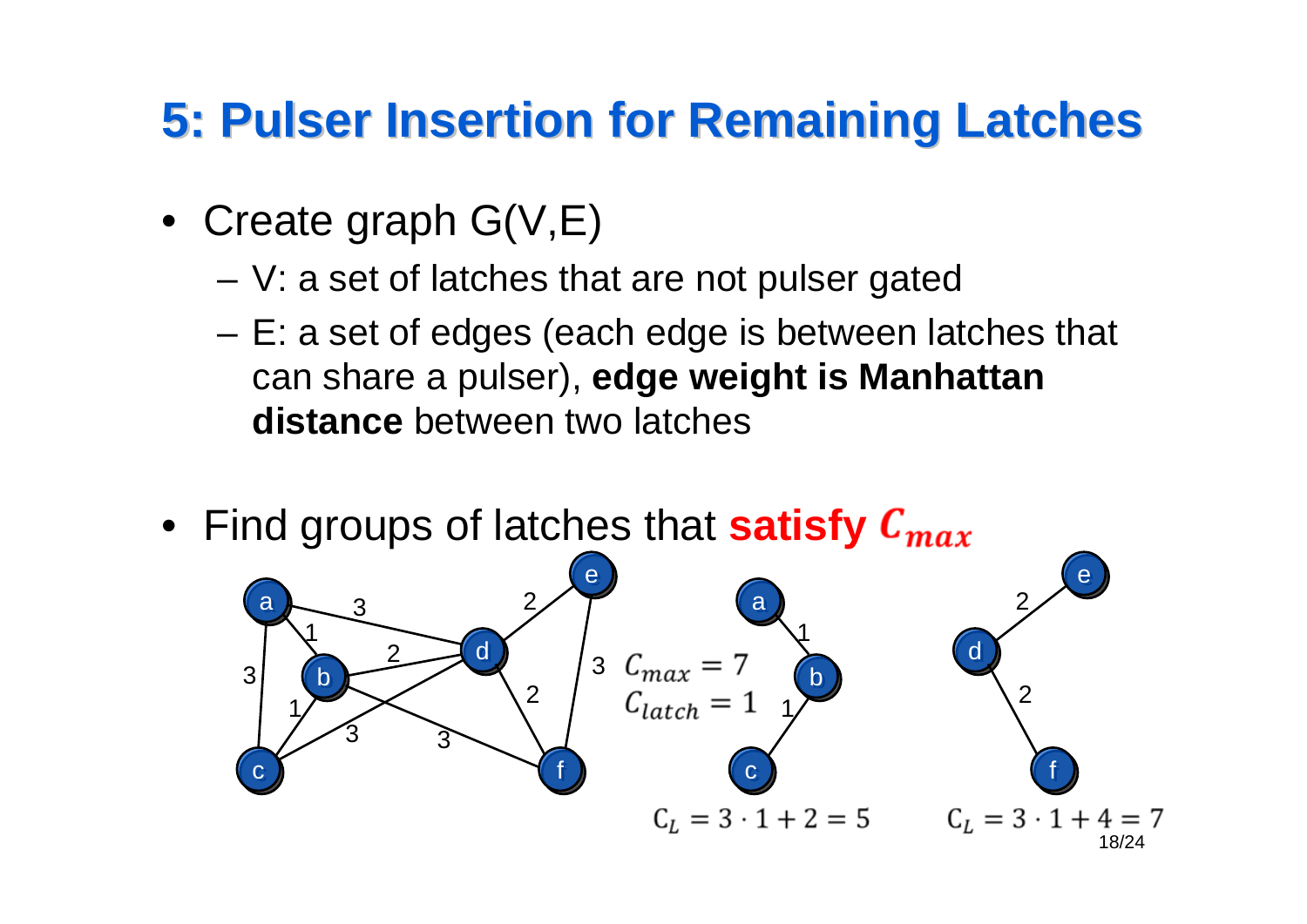# **Pulser Gating Flow Pulser Gating Flow**

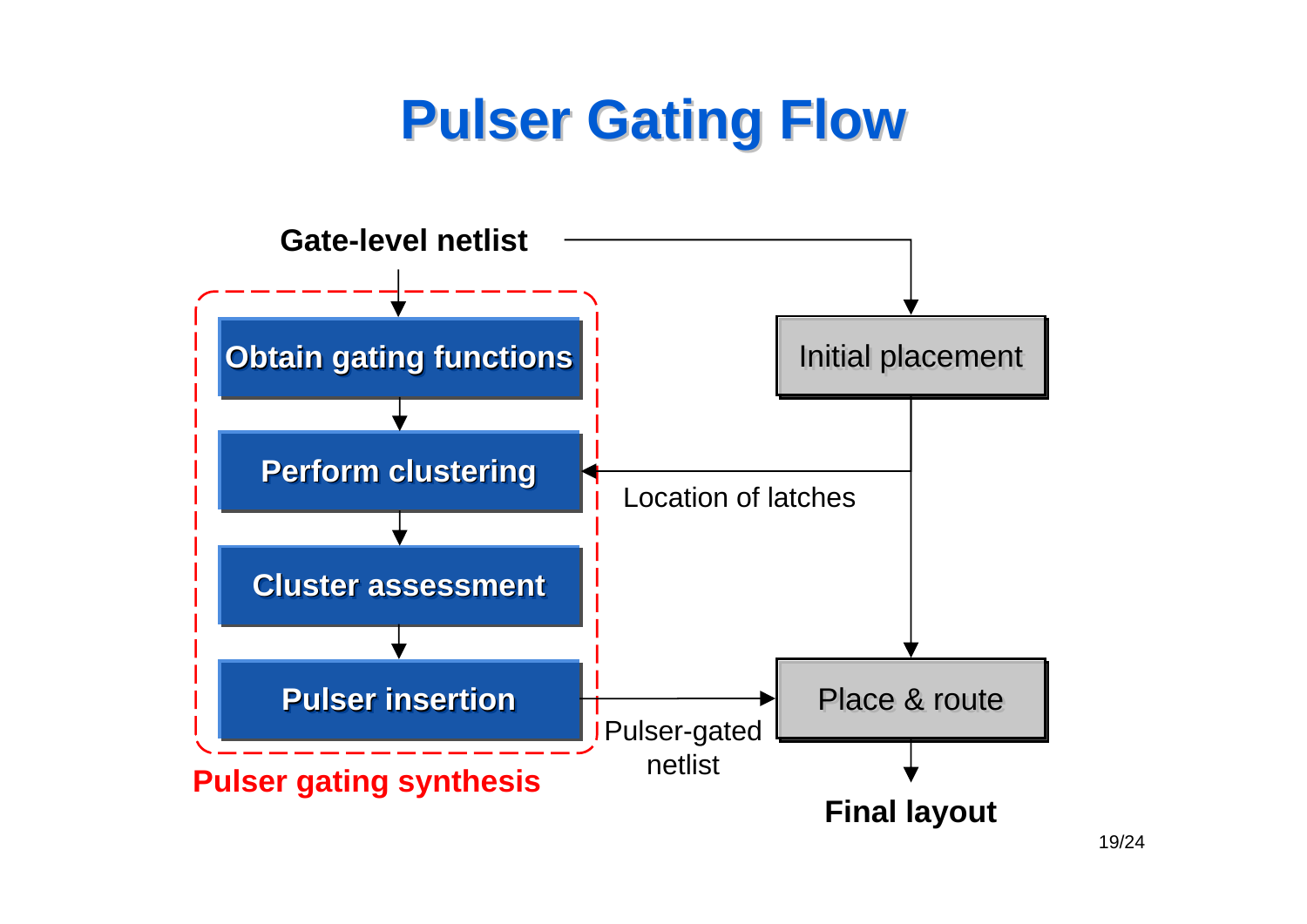- Experimental setup
	- –45-nm commercial technology
	- –Test circuits from ISCAS, ITC, and OpenCores
	- –Pulser gating synthesis was implemented in SIS
- Results compared with pulsed-latch circuits without pulser gating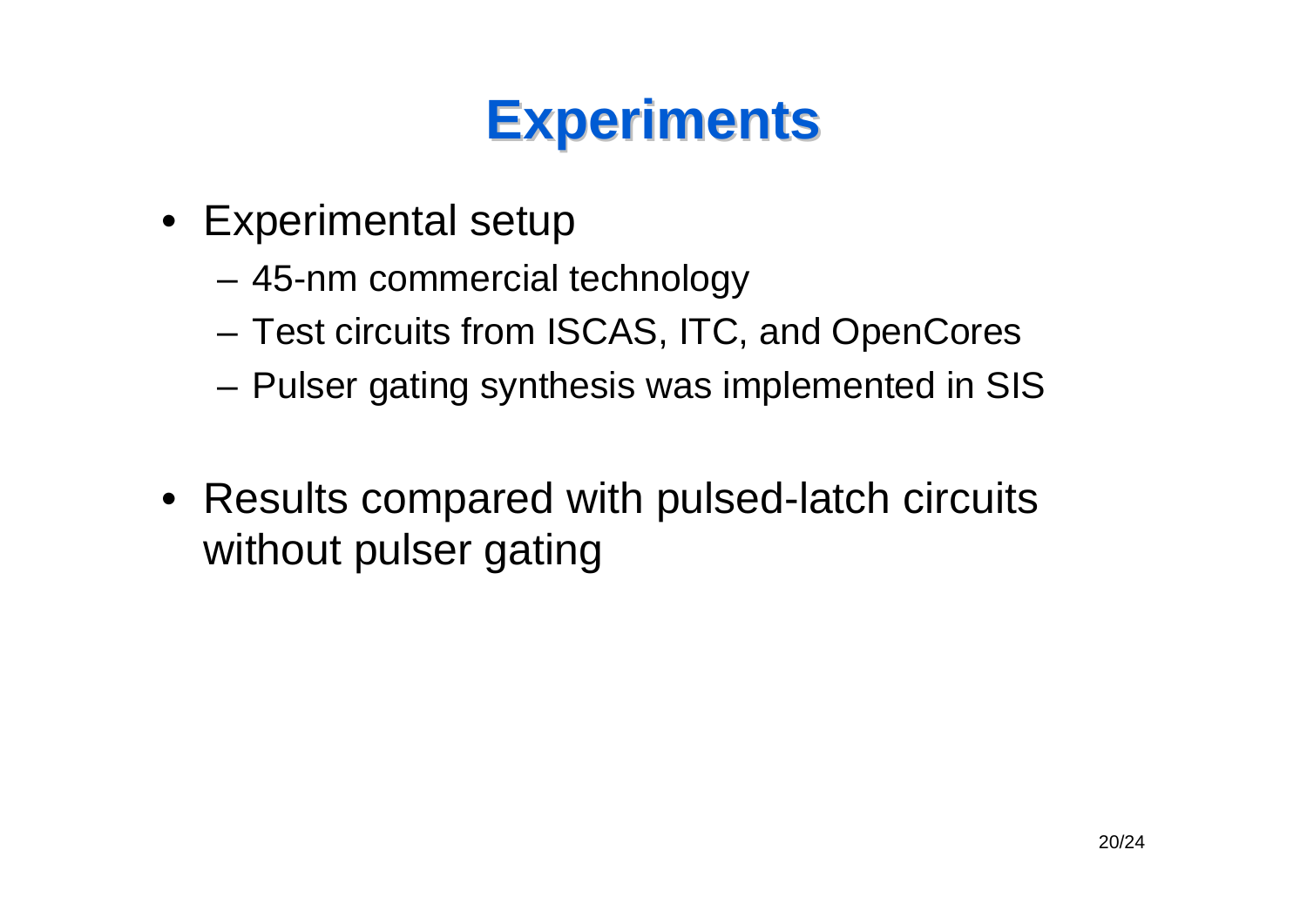- Synthesis results
	- –# of pulsers increase to maintain high
	- –**Area** increases by **11%** due to extra gates

| <b>Name</b>     | #<br><b>Gates</b> | #<br><b>Latches</b> | #<br><b>Pulsers</b> | <b>Pulser_Gating_Synthesis</b> |                  |                           |                             |                          |
|-----------------|-------------------|---------------------|---------------------|--------------------------------|------------------|---------------------------|-----------------------------|--------------------------|
|                 |                   |                     |                     | Δ<br><b>Pulsers</b>            | # Extra<br>gates | % Gated<br><b>latches</b> | <b>AVG P(G<sub>i</sub>)</b> | <b>Runtime</b><br>(min.) |
| <b>s838</b>     | 351               | 32                  | 6                   | 2                              | $\Omega$         | 65.6                      | 0.63                        | 0.3                      |
| s1423           | 1191              | 74                  | 15                  | 1                              | 24               | 4.1                       | 0.04                        | 1.3                      |
| s5378           | 1781              | 160                 | 30                  | 5                              | 417              | 23.8                      | 0.22                        | 16.6                     |
| s9234           | 1293              | 125                 | 22                  | $\overline{7}$                 | 276              | 28.0                      | 0.23                        | 6.8                      |
| b04             | 833               | 66                  | 13                  | 1                              | 17               | 7.6                       | 0.07                        | 2.3                      |
| b07             | 431               | 44                  | 8                   | 1                              | 31               | 20.5                      | 0.18                        | 0.3                      |
| b12             | 1395              | 119                 | 21                  | $\overline{7}$                 | 317              | 31.1                      | 0.29                        | 3.1                      |
| i <sub>2c</sub> | 1125              | 128                 | 22                  | 6                              | 475              | 39.8                      | 0.30                        | 4.9                      |
| pci ctrl        | 879               | 60                  | 12                  | 3                              | 90               | 51.7                      | 0.51                        | 1.3                      |
| sasc            | 1058              | 116                 | 21                  | 5                              | 179              | 30.2                      | 0.26                        | 2.5                      |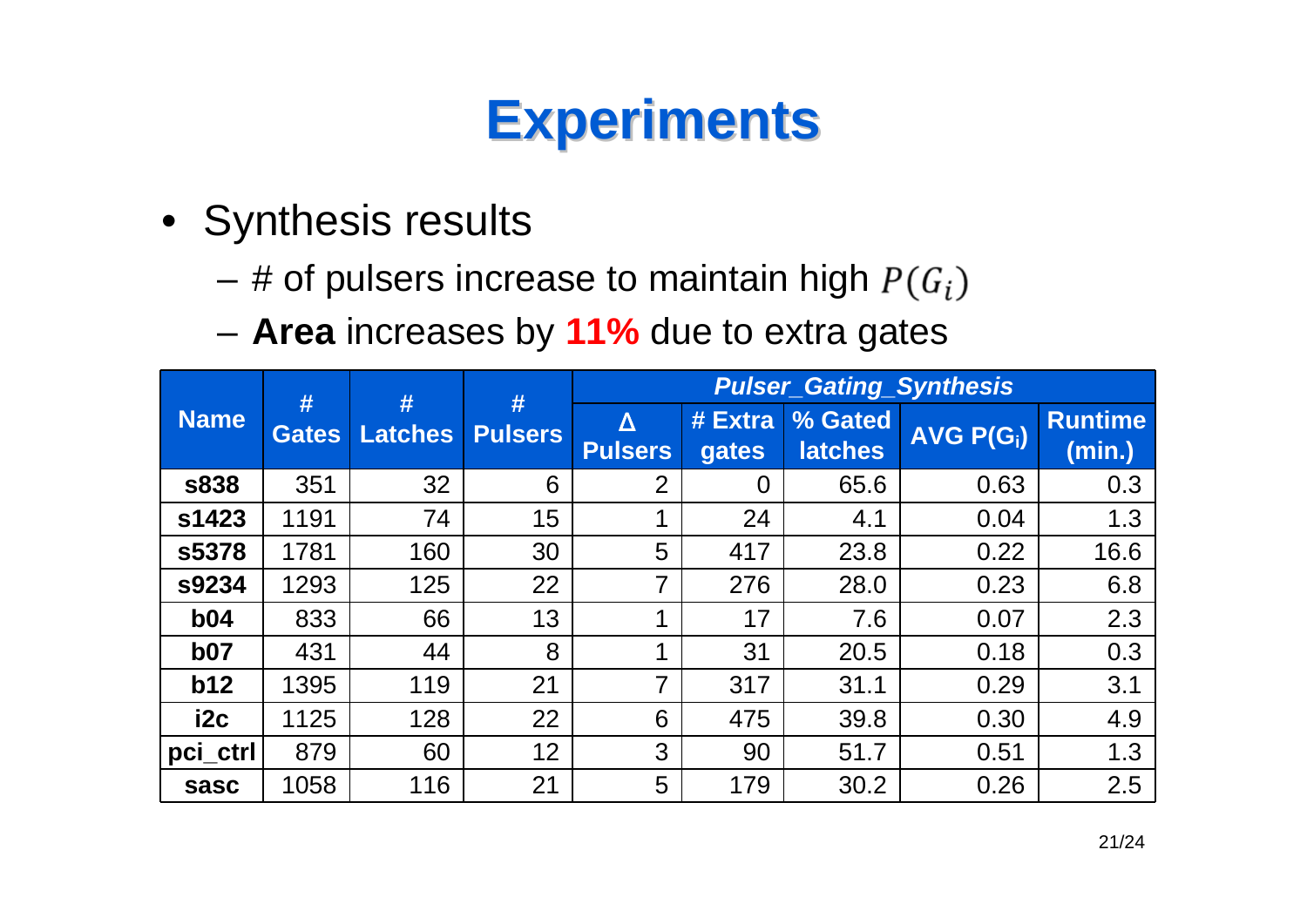• Power saving of **12% on average**



Combinational: 13%Pulsers: -20%Latches: -15%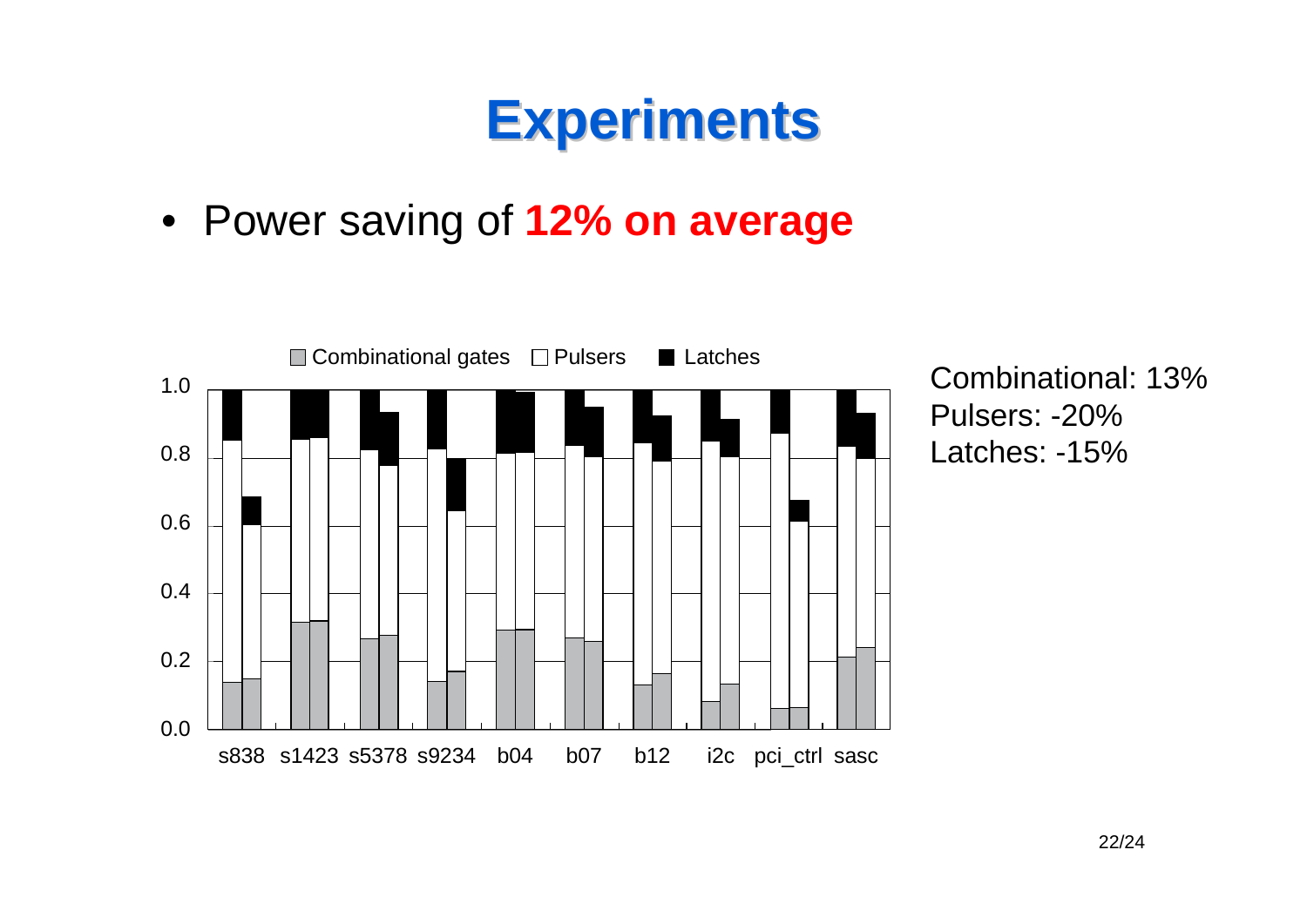- Test circuit **pci\_ctrl**
	- – 9 gated pulsers, 6 un-gated pulsers
	- **Links of the Common**  Gated pulsers drive **smaller # of latches** (long distance between some latches with high similarity)